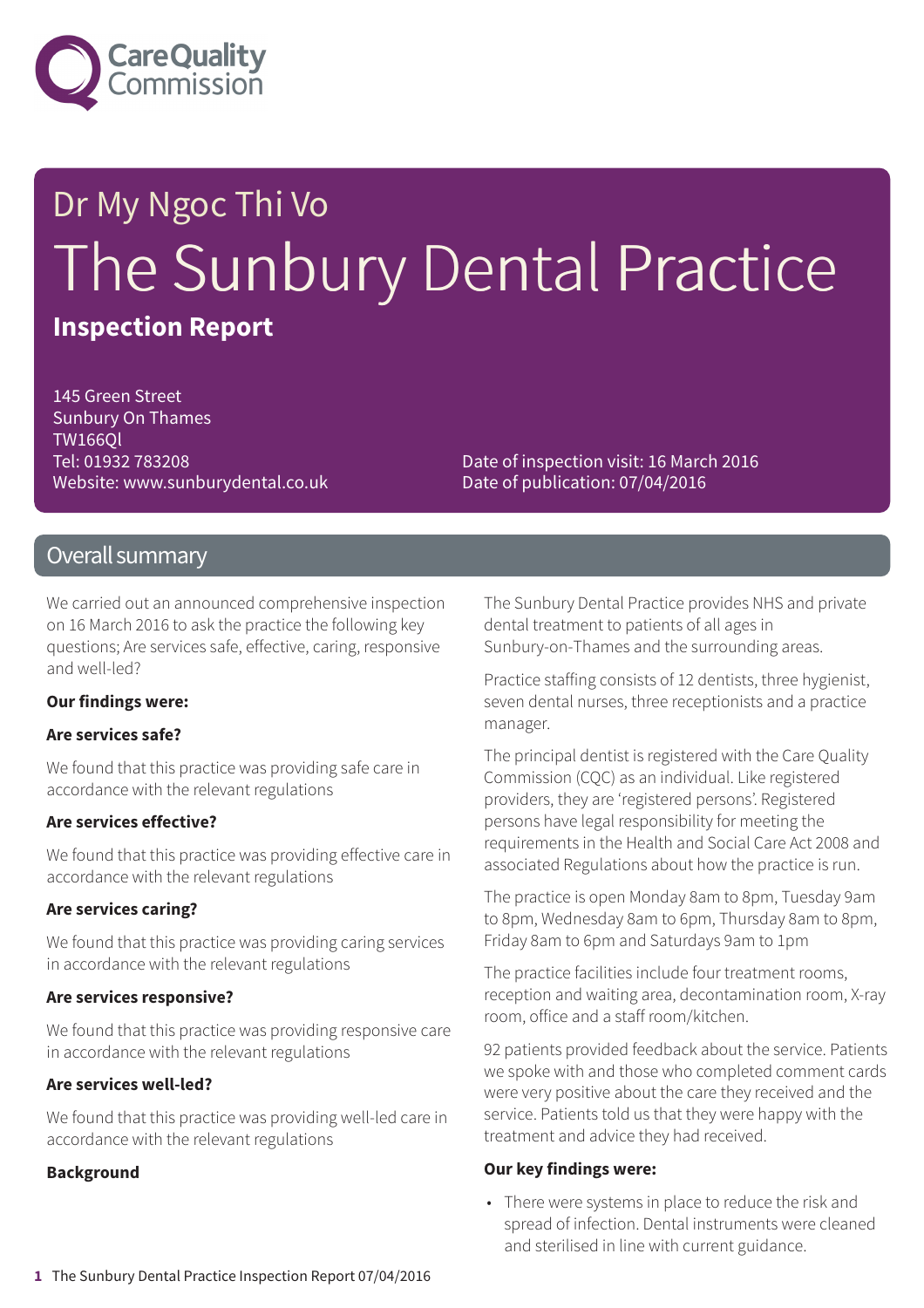# Summary of findings

- There were systems in place to ensure that all equipment was maintained in line with manufacturer's guidelines.
- Staff had received safeguarding children and adults training and knew the processes to follow to raise any concerns. The practice had whistleblowing policies and procedure and staff were aware of these and their responsibilities to report any concerns.
- The practice ensured staff were trained and that they maintained the necessary skills and competence to support the needs of patients.
- There were sufficient numbers of suitably qualified staff to meet the needs of patients.
- Staff had been trained to handle medical emergencies, and appropriate medicines and life-saving equipment were readily available.
- Patients received clear explanations about their proposed treatment, costs, benefits and risks and were involved in making decisions about it.
- Patients were treated with dignity and respect and confidentiality was maintained.
- The appointment system met the needs of patients and waiting times were kept to a minimum.
- The practice had a procedure for handling and responding to complaints, which were displayed and available to patients.
- Governance systems were effective and there were a range of policies and procedures in place which underpinned the management of the practice. Clinical and non-clinical audits were carried out to monitor the quality of services.
- The practice sought feedback from staff and patients about the services they provided and acted on this to improve its services.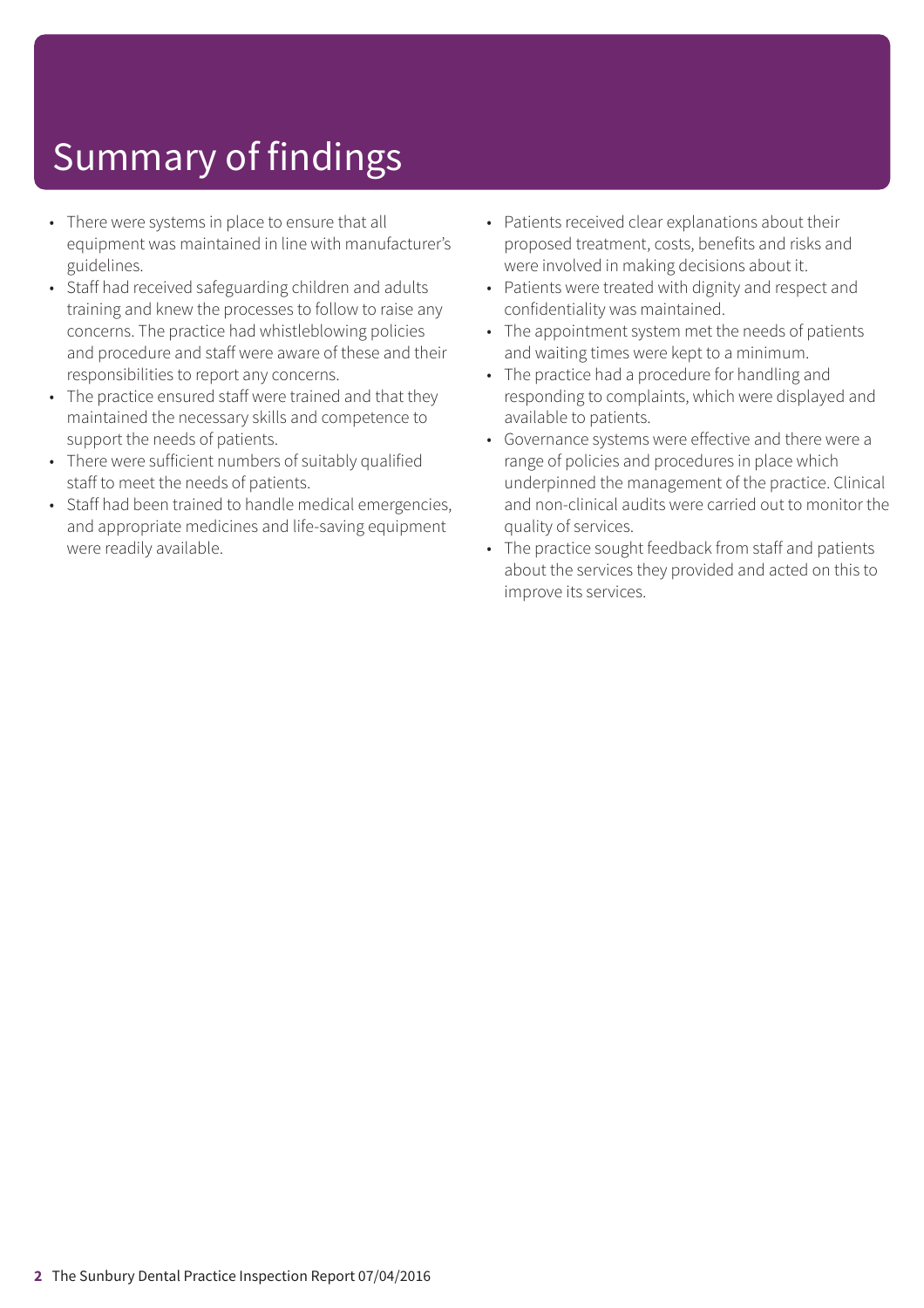### The five questions we ask about services and what we found

We always ask the following five questions of services.

#### **Are services safe?**

We found that this practice was providing safe care in accordance with the relevant regulations.

The practice had systems in place for identifying, investigating and learning from incidents relating to the safety of patients. The infection prevention and control practices at the surgery followed current national guidance. All equipment at the practice was regularly maintained, tested and monitored for safety and effectiveness.

Patients were protected against the risks of abuse or harm through the practice policies and procedures. Staff were trained to recognise and report concerns about patients' safety and welfare and had access to contact details for the local safeguarding team.

There were arrangements in place to deal with medical emergencies and staff had annual training.

Patients' medical histories were obtained before any treatment took place.

There were procedures in place for recruiting new staff and these were followed consistently. All of the appropriate checks including employment references, proof of identification and security checks were carried out when new staff were employed. The staff were suitably trained and skilled to meet patient's needs and there were sufficient numbers of staff available at all times.

#### **Are services effective?**

We found that this practice was providing effective care in accordance with the relevant regulations.

Patients received a comprehensive assessment of their dental needs including a review of their medical history. Dental care records were detailed and included details of risks of and benefit of treatment.

The practice ensured that patients were given sufficient information about their proposed treatment to enable them to give informed consent.

The staff kept their training up-to-date and received professional development appropriate to their role and learning needs. Staff who were registered with the General Dental Council (GDC) demonstrated that they were supported by the practice in continuing their professional development (CPD) and were meeting the requirements of their professional registration.

Health education for patients was provided by the dentists and hygienists and information leaflets were available within the practice. They provided patients with advice to improve and maintain good oral health. We received feedback from patients who told us that they found their treatment successful and effective.

#### **Are services caring?**

We found that this practice was providing caring services in accordance with the relevant regulations.

Patients were complimentary about the practice and how the staff treated them. Patients commented positively on how caring and helpful staff were, describing them as friendly, compassionate and professional.

Patients felt listened to and were given appropriate information and support regarding their care or treatment. They felt their dentist explained the treatment they needed in a way they could understand. Staff had a good awareness of how to support patients who may lack capacity to make decisions about their dental care and treatment.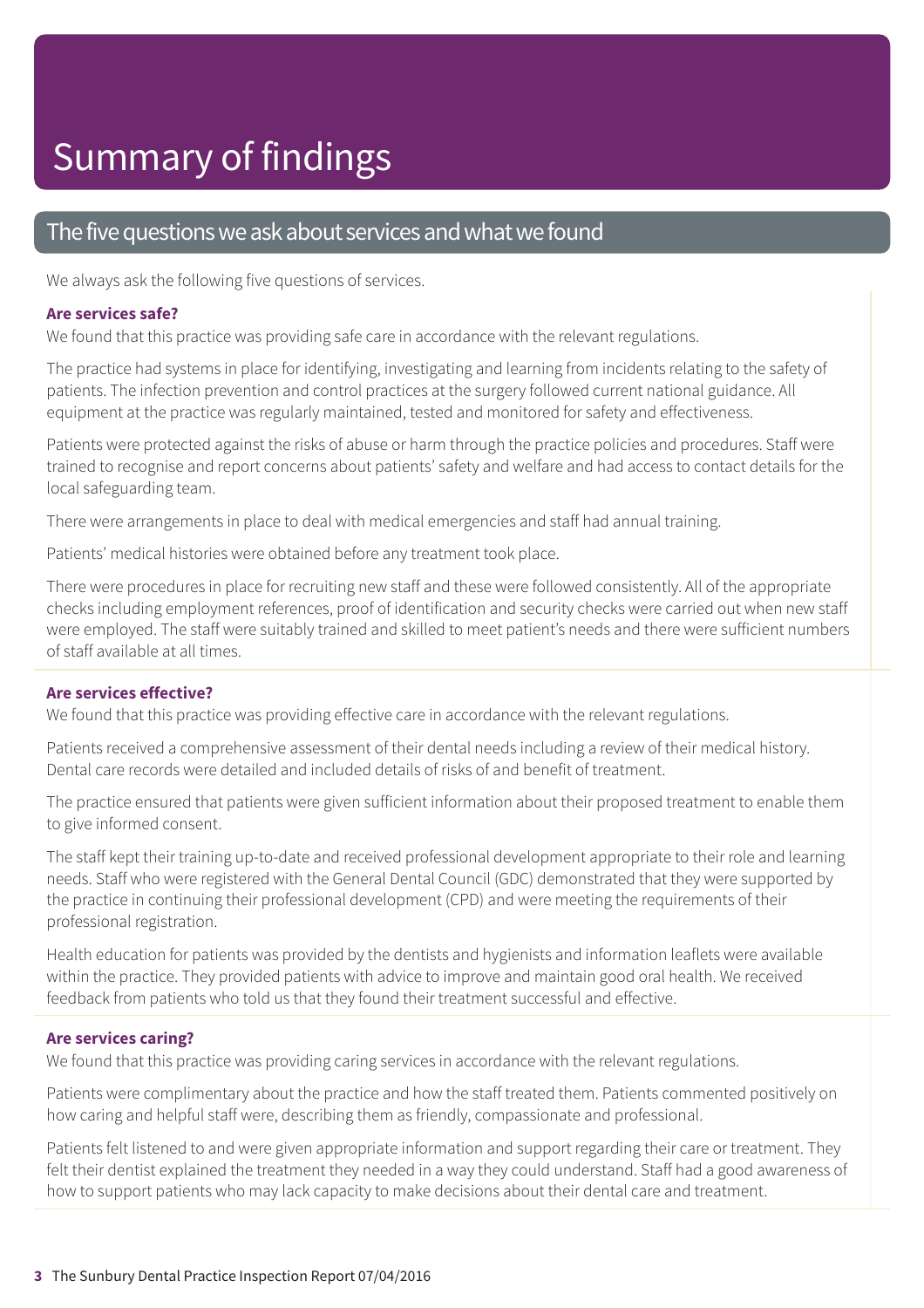#### **Are services responsive to people's needs?**

We found that this practice was providing responsive care in accordance with the relevant regulations.

Appointment times met the needs of patients and waiting times were kept to a minimum. Staff told us all patients who requested an urgent appointment would be seen where possible on the same day or within 24 hours.

Patients who had difficulty understanding care and treatment options were suitably supported.

The practice had a procedure in place for dealing with complaints. The principal dentist told us that there had been no complaints made over the past 12 months.

#### **Are services well-led?**

We found that this practice was providing well-led care in accordance with the relevant regulations.

Staff felt supported and empowered to make suggestions for the improvement of the practice. There was a culture of openness and transparency. Staff at the practice were supported to complete training for the benefit of patient care and for their continuous professional development.

There was a pro-active approach to identify safety issues and make improvements in procedures. There was candour, openness, honesty and transparency amongst all staff we spoke with.

Patients' views were regularly sought by way of a patient survey and these were acted upon as required.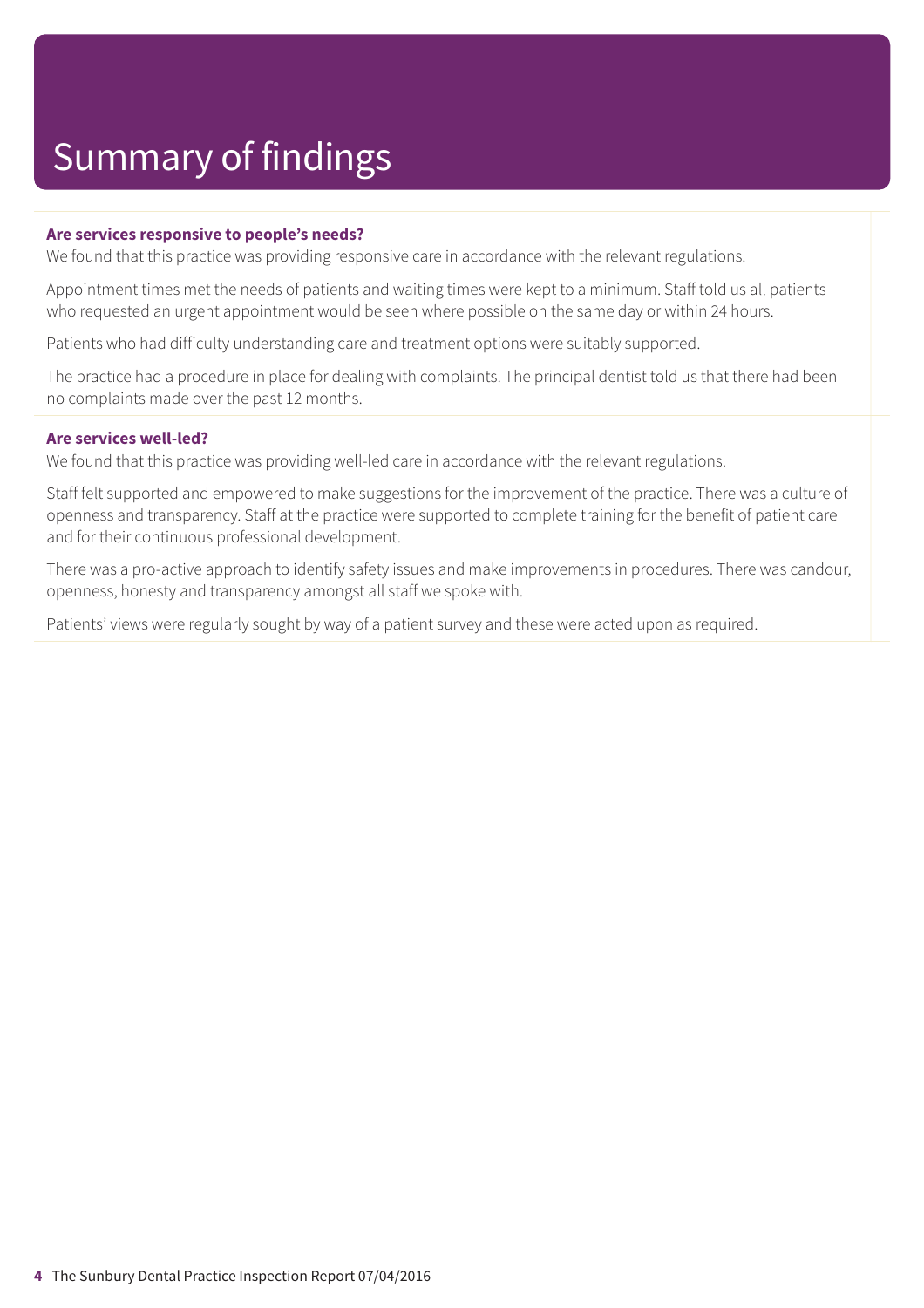

# The Sunbury Dental Practice **Detailed findings**

## Background to this inspection

We carried out this inspection under Section 60 of the Health and Social Care Act 2008 as part of our regulatory functions. This inspection was planned to check whether the practice was meeting the legal requirements and regulations associated with the Health and Social Care Act 2008.

The inspection took place on the 16 March 2016 and was undertaken by a CQC inspector and two dental specialist advisors. Prior to the inspection we reviewed information submitted by the provider.

The methods used to carry out this inspection included speaking with the practice manager, dentist, two dental nurses, one hygienist and reception staff on the day of the inspection, reviewing documents, completed patient feedback forms and observations.

To get to the heart of patients' experiences of care and treatment, we always ask the following five questions:

- Is it safe?
- Is it effective?
- Is it caring?
- Is it responsive to people's needs?
- Is it well-led?

These questions therefore formed the framework for the areas we looked at during the inspection.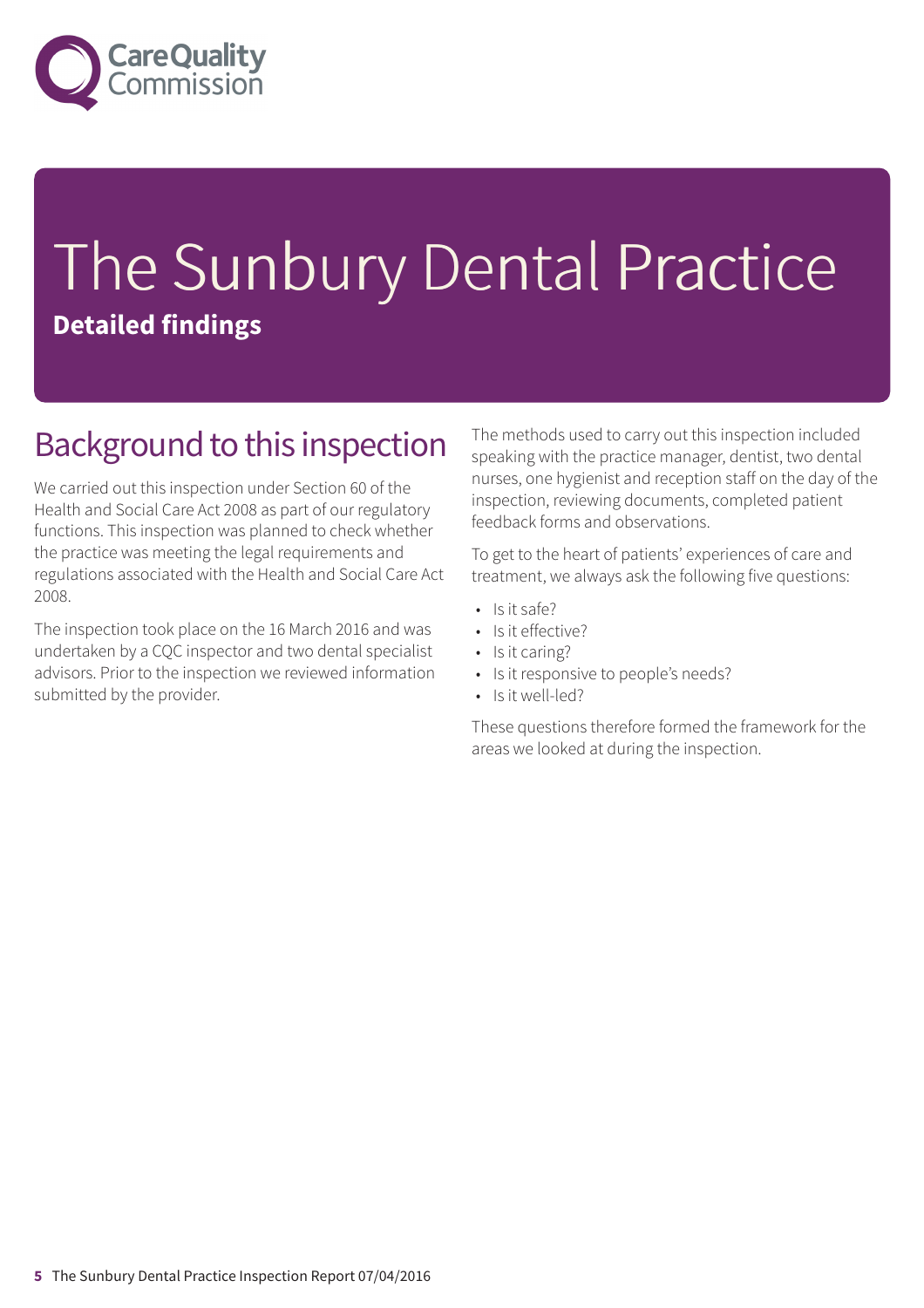# Are services safe?

# **Our findings**

### **Reporting, learning and improvement from incidents**

The practice had systems in place to receive safety alerts, such as those from the Medicines and Healthcare products Regulatory Agency (MHRA) and NHS England by email and ensure they were shared with staff working in the practice. This included forwarding them to relevant staff and also printing them and leaving them in a central location for all staff reference.

The practice had an incidents and accident reporting procedure. All incidents and accidents would be reported in the incident log and accident books. There had been no accidents in the past 12 months. All staff we spoke with were aware of reporting procedures including who and how to report an incident or accident to.

The practice manager and staff demonstrated a good understanding of RIDDOR (Reporting of Injuries, Diseases and Dangerous Occurrences Regulations, 2013) and had the appropriate documents in place to record if they had an incident. There had been no RIDDOR incidents within the past 12 months.

### **Reliable safety systems and processes (including safeguarding)**

One of the dentists was the safeguarding lead. The practice had policies and procedures in place for safeguarding adults and child protection. All staff including non-clinical staff had completed child protection and adult safeguarding training. Details of the local authority safeguarding teams were readily available, as were the relevant safeguarding escalation flowcharts and diagrams for recording incidents. This information was also displayed on the staffroom notice board and the reception area. Staff we spoke with demonstrated an understanding of safeguarding issues including how to respond to suspected and actual safeguarding incidents.

The system for managing medical histories was comprehensive and robust. All patients were requested to complete medical history forms including existing medical conditions, social history and medication they were taking. Medical histories were updated at each subsequent visit. During the course of our inspection we checked dental care records to confirm the findings and saw that medical histories had been updated appropriately.

We noted that rubber dams were being routinely used in root canal treatment in line with current guidance. (A rubber dam is a thin, rectangular sheet, usually latex rubber, used in dentistry to isolate the operative site from the rest of the mouth and protect the airway. Rubber dams should be used when endodontic treatment is being provided. On the occasions when it is not possible to use rubber dam the reasons should be recorded in the patient's dental care records giving details as to how the patient's safety was assured).

### **Medical emergencies**

There were emergency medicines in line with the British National Formulary (BNF) guidance for medical emergencies in dental practice. These were stored securely and those requiring refrigeration were also stored appropriately. Staff also had access to emergency equipment on the premises including medical oxygen. The practice had an automated external defibrillator (AED) in line with Resuscitation Council UK guidance and the General Dental Council (GDC) standards for the dental team. [An AED is a portable electronic device that analyses life threatening irregularities of the heart and delivers an electrical shock to attempt to restore a normal heart rhythm]. We saw records of the monthly checks that were carried out to ensure the medicines were not past their expiry dates and there were daily and weekly checks to ensure equipment was in working order.

All staff had completed recent basic life support training which was updated annually. All staff were aware of where medical equipment was kept and knew how to use the AED and medical oxygen**.**

### **Staff recruitment**

Practice staffing consists of 12 dentists, three hygienist, seven dental nurses, three receptionists and a practice manager.

The practice manager told us that the current staffing numbers were sufficient to meet the needs of their patients.

The provider had an appropriate policy in place for the selection and employment of staff. This included requiring applicants to provide proof of address, proof of identification, references, and proof of professional qualifications and registrations. All prospective staff completed an application form and were interviewed as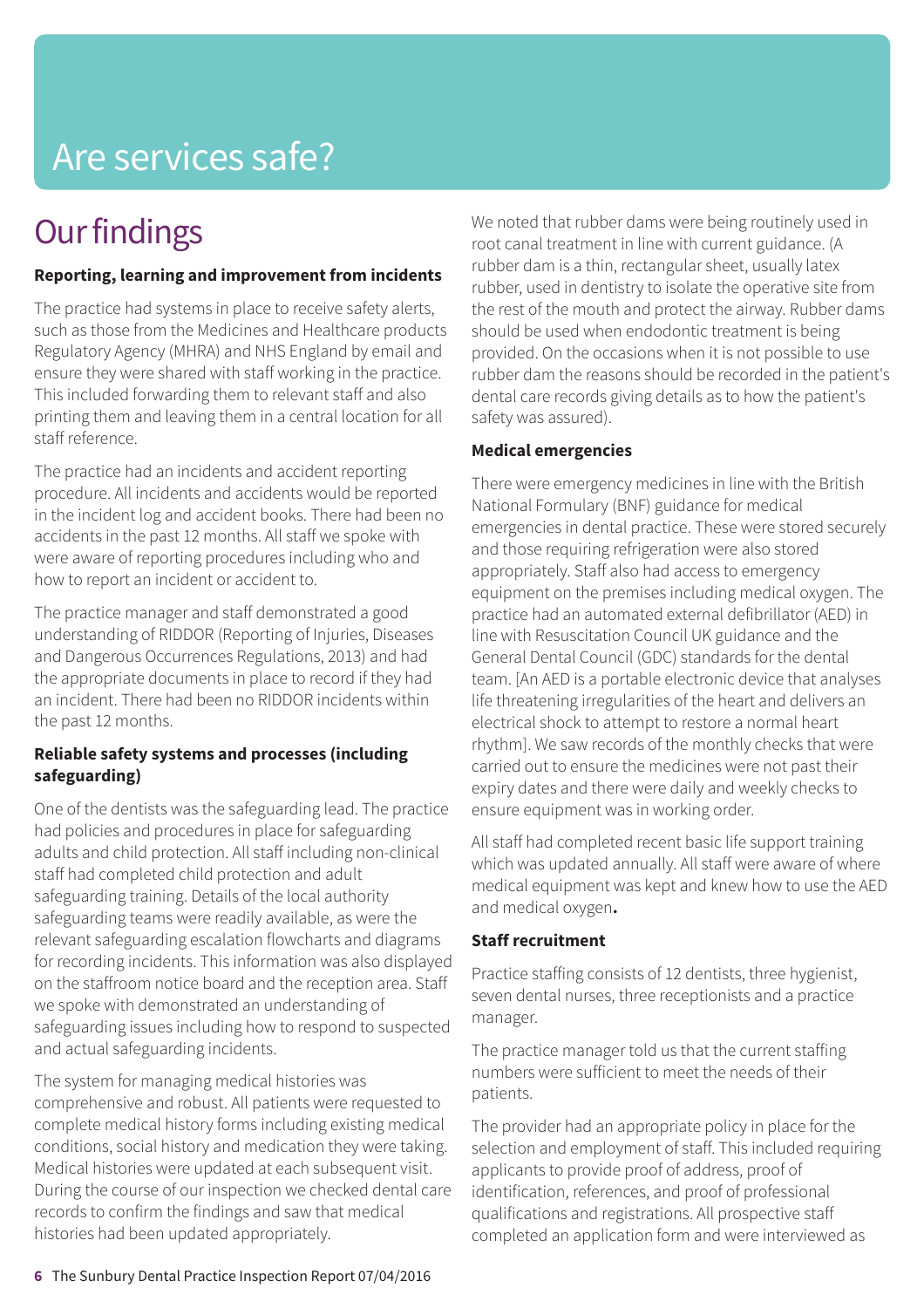# Are services safe?

part of the recruitment and selection process. All staff had a Disclosure and Barring Services (DBS) check completed (The DBS checks identify whether a person has a criminal record or is on an official list of people barred from working in roles where they may have contact with children or adults who may be vulnerable) and where relevant had to provide proof of immunisation against Hepatitis B (People who are likely to come into contact with blood products, or are at increased risk of needle-stick injuries should receive these vaccinations to minimise risks of blood borne infections). We reviewed staff recruitment records and found that all appropriate checks and documents were present. We saw confirmation of all clinical staffs' registration with the General Dental Council (GDC).

### **Monitoring health & safety and responding to risks**

The practice had a health and safety policy and appropriate plans in place to deal with foreseeable emergencies. The health and safety policy covered identifying hazards and matters relating to staff and people who accessed the practice. There was a business continuity plan that outlined the intended purpose to help the practice overcome unexpected incidents and the responsibilities and duties. The plan outlined potential problems such as loss of computer system, loss of telephone and loss of electricity. Procedures were in place to enable them to respond to each situation. Where relevant contact telephone numbers of organisations to contact were listed in the policy.

The practice carried out risk assessments to ensure they were prepared to respond to safety issues. This included a fire risk assessment which had been completed in January 2016.

### **Infection control**

The practice had an infection control policy that outlined the procedure for all issues relating to minimising the risk and spread of infections. The receptionist/dental nurse was the infection control lead.

There was a separate decontamination area. The dental nurse gave a demonstration of the decontamination process which was in line with guidance issued by the Department of Health, namely 'Health Technical Memorandum 01-05 -Decontamination in primary care dental practices (HTM 01-05). This included manually cleaning instruments, inspecting under an illuminated magnifying glass to visually check for any remaining

**7** The Sunbury Dental Practice Inspection Report 07/04/2016

contamination (and re-washed if required); and then placing in the ultrasonic cleaning bath followed by the autoclave; pouching and then date stamping, so expiry date was clear. Staff wore the correct personal protective equipment, such as apron and gloves during the process.

We saw records of all the checks and tests that were carried out on the autoclave to ensure it was working effectively. The checks and tests were in line with guidance recommendations.

Staff were immunised against blood borne viruses and we saw evidence of when they had received their vaccinations. The practice had blood spillage and mercury spillage kits. Clinical waste bins were assembled and labelled correctly in each surgery and waste was stored appropriately until collection by an eternal company.

The treatment rooms were visibly clean and tidy. There were appropriate stocks of personal protective equipment such as gloves and disposable aprons for both staff and patients. There were enough cleaning materials for the practice. Paper hand towels and hand gel was available.

We were told the dental nurses were responsible for cleaning all surfaces and the dental chair in the surgery in-between patients and at the beginning and end of each session of the practice in the mornings/ evenings. External cleaning staff had been appointed for the domestic cleaning at the practice. Cleaning schedules were in place and we saw the logs to confirm they were being completed. There were appropriate colour coded cleaning equipment and it was stored correctly at the time of our inspection.

An up to date Legionella risk assessment had been carried out in May 2014 and the results were negative for bacterium [Legionella is a bacterium found in the environment which can contaminate water systems in buildings]. Hot and cold water temperature monitoring was being undertaken and documented and water lines were being cleaned in line with current guidance. Water temperature checks were completed every month on water lines in the surgeries, toilets and decontamination room. Purified water was used in dental lines. Taps were flushed daily in line with recommendations.

### **Equipment and medicines**

There were appropriate arrangements in place to ensure equipment was suitably maintained. Service contracts were in place for the maintenance of the autoclave and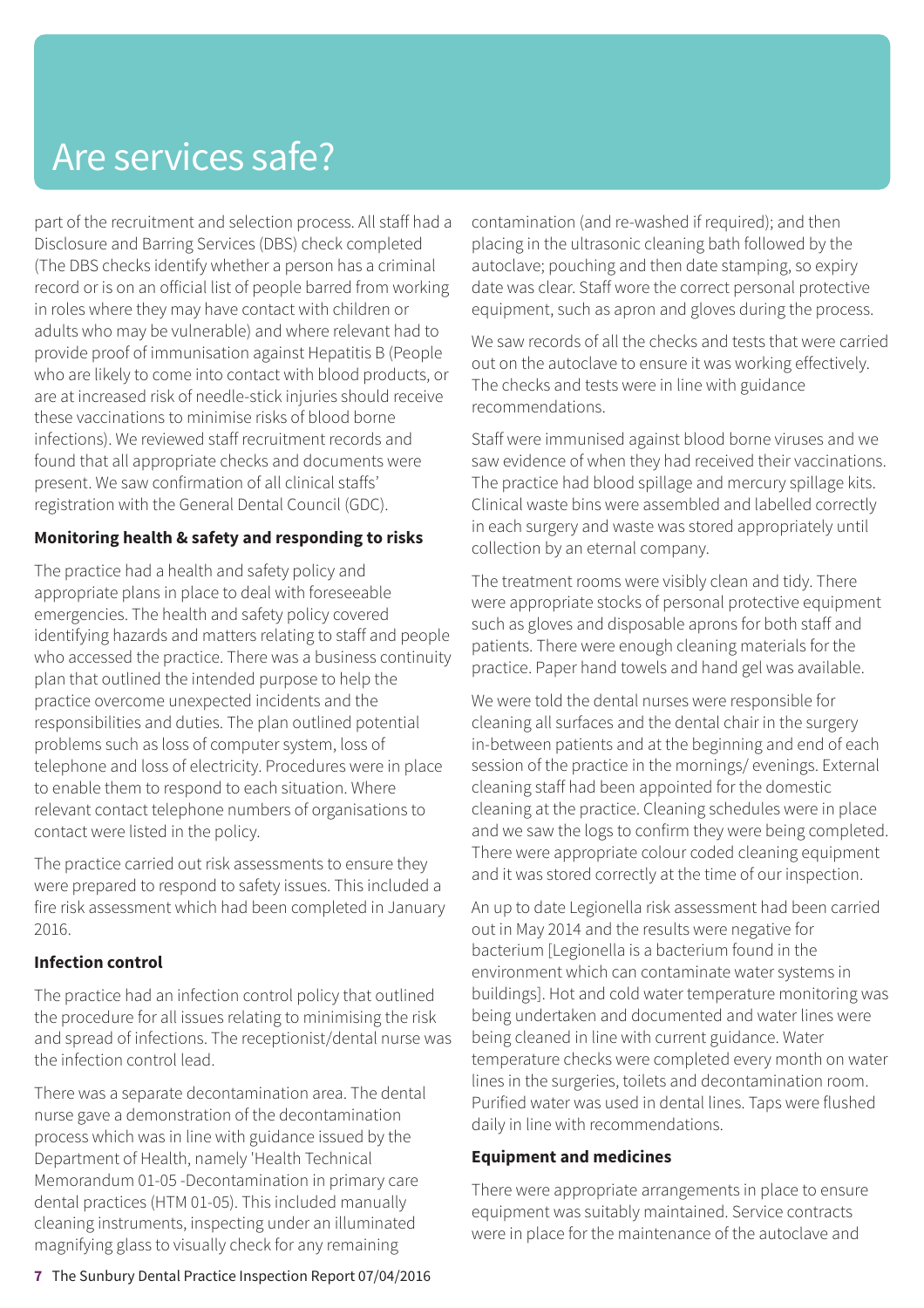# Are services safe?

compressor. The compressor was serviced in February 2016 and the autoclaves were serviced in April 2015. The practice had portable appliances and had carried out PAT (portable appliance testing).Appliances were last tested in March 2014.

The practice had an effective system in place regarding the management and stock control of the materials used in clinical practice. The dentists used the British National Formulary to keep up to date about medicines. The batch numbers and expiry dates for local anaesthetics, where used were recorded in patients' dental care records.

### **Radiography (X-rays)**

The practice had a radiation protection file that was up to date and demonstrated appropriate maintenance of X-ray equipment. Local rules were in place and had been signed and dated by all members of staff. In-house training regarding local rules had been given to all staff. The registered manager was the radiation protection supervisor (RPS) and the practice had an external radiation protection adviser (RPA). We also saw evidence of staff qualifications for radiation training. An inventory of all equipment being used was present and maintenance records were up to date, with equipment last being serviced in April 2014.

The critical examination test, risk assessment and quality assurance documentation were present. X-ray audits were being conducted on an annual basis.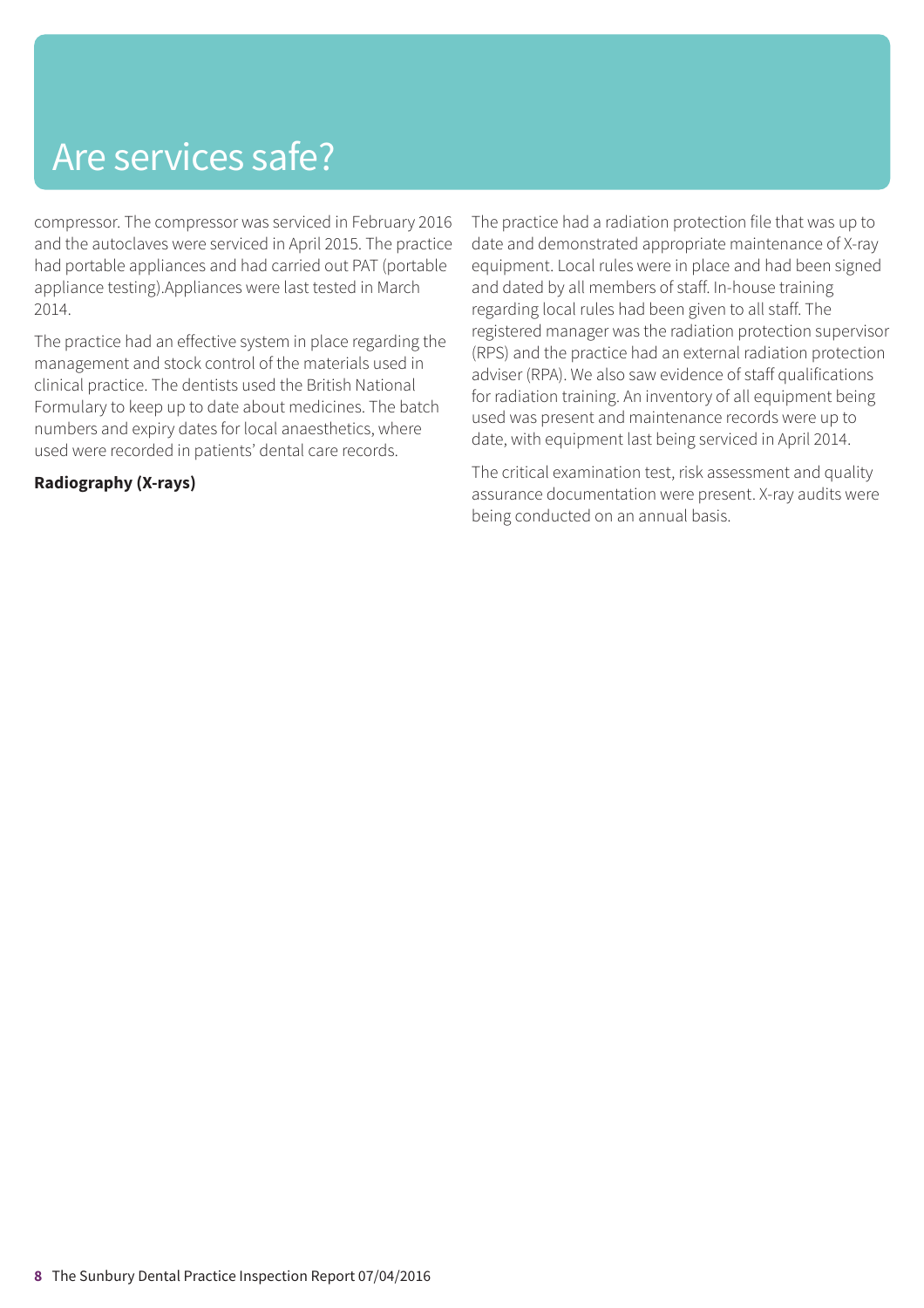# Are services effective? (for example, treatment is effective)

# **Our findings**

### **Monitoring and improving outcomes for patients**

During the course of our inspection we checked a sample of dental care records to confirm the findings. We saw evidence of comprehensive assessments to establish individual patient needs. The assessment included completing a medical history, outlining medical conditions and allergies (which was reviewed at each visit), a social history recording habits such as eating and activity. The reason for the visit was documented and a full clinical assessment was completed.

### **Health promotion & prevention**

The dentist we spoke with said they provided patients with advice to improve and maintain good oral health, including advice and support relating to diet, alcohol and tobacco consumption. Patients told us that they were well informed about the beneficial use of fluoride paste and the ill-effects of smoking on oral health.

The dentist we spoke with was aware of and was using the Department of Health publication -'Delivering Better Oral Health; a toolkit for prevention' which is an evidence based toolkit used by dental teams for the prevention of dental disease in a primary and secondary care setting.

The dental team provided advice to patients about the prevention of decay and gum disease including advice on tooth brushing technique and oral hygiene products. Information leaflets on oral health were available. There were a variety of different information leaflets available in the reception areas.

### **Staffing**

All clinical staff had current registration with their professional body - the General Dental Council, and were all up to date with their continuing professional development requirements, and working through their five year cycle. [The GDC require all dentists to carry out at least 250 hours of CPD every five years and dental nurses must carry out 150 hours every five years]. We saw evidence of the range of training and development opportunities available to staff to ensure they remained effective in their roles. The practice manager monitored the training and development of staff to ensure they had the right opportunities and capacity to attend training.

### **Working with other services**

The practice had processes in place for effective working with other services. All referrals were received and sent by post using a standard proforma or letter. Information relating to the patient's personal details, reason for referral and medical history was contained in the referral. Copies of all referrals received and sent were kept in the patient's dental care records We reviewed a sample of referrals received by the practice and saw they were appropriately dealt with in the correct way

### **Consent to care and treatment**

The practice had a consent policy for staff to refer to. The policy outlined how consent could be obtained and how it should be documented. The practice also had a folder with information relating to mental capacity, outlining how to assess if a person lacked capacity and what to do in such circumstances. All clinical staff whom we spoke with demonstrated understanding of the requirements of the Mental Capacity Act (MCA) 2005, including the best interest principle and Gillick competence. Staff gave us examples of when the MCA could be used and how the role related to them in their role. [The Mental Capacity Act 2005 (MCA) provides a legal framework for health and care professionals to act and make decisions on behalf of adults who lack the capacity to make particular decisions for them].

Dental care records we checked demonstrated that consent was obtained and recorded appropriately. Patients who provided feedback confirmed that their consent was obtained for treatment.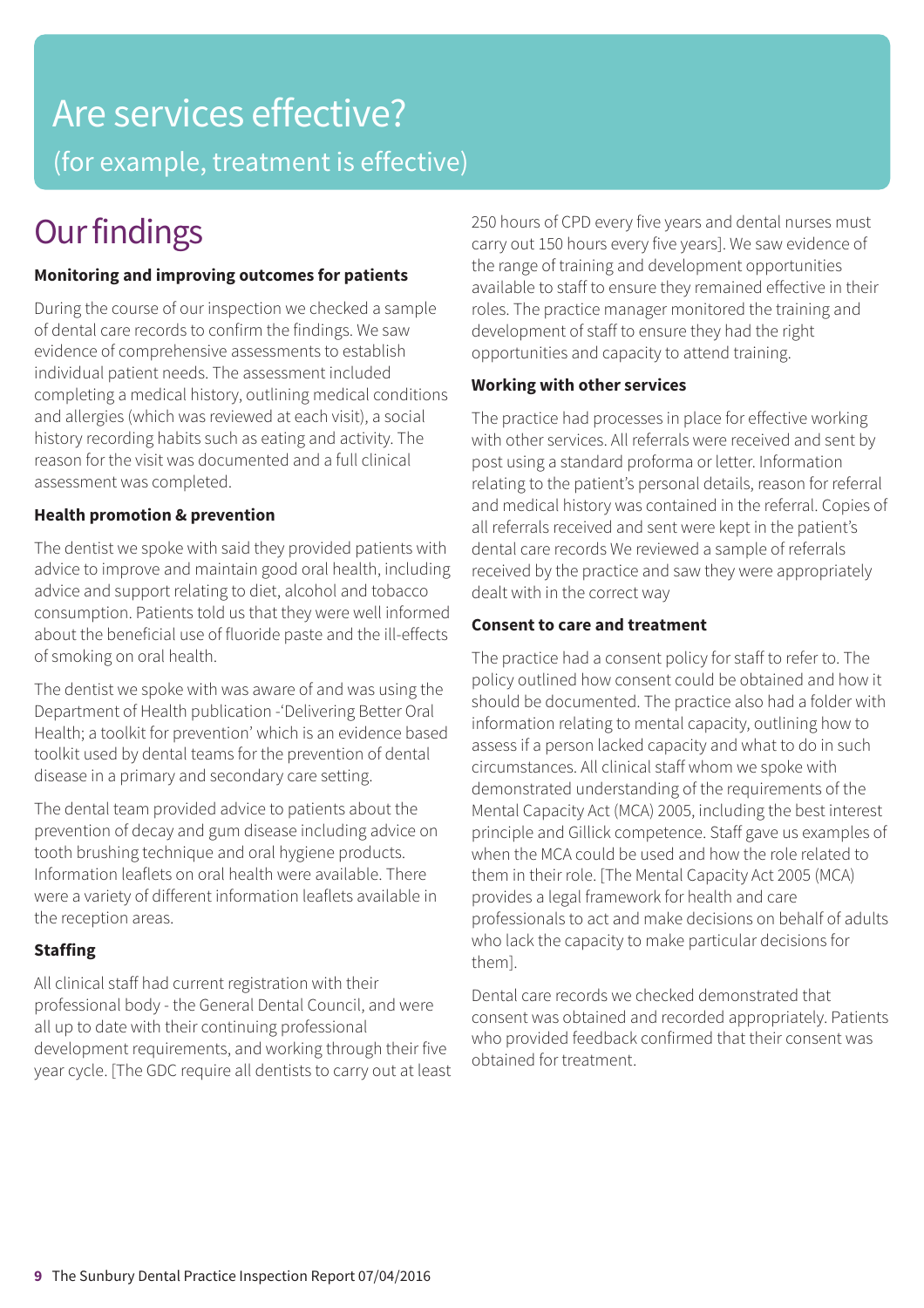# Are services caring?

# **Our findings**

### **Respect, dignity, compassion & empathy**

We received feedback from 92 patients. Feedback was very positive. Patients told us that staff treated them with dignity, respect and empathy. We were given examples of how staff displayed these qualities including being attentive to their needs and ensuring privacy was maintained during treatment.

We observed staff interacting with patients before and after their treatment and speaking with patients on the telephone. They were polite and friendly and this was also reflected in comments made by patients.

A data protection and confidentiality policy was in place of which staff were aware. This covered disclosure of and the

secure handling of patient information. We observed the interaction between staff and patients and found that confidentiality was being maintained. Dental care records were held securely.

### **Involvement in decisions about care and treatment**

The patient feedback we received confirmed that patients felt involved in their treatment planning. Patients commented that things were explained well and they were provided with treatment options. Information relating to costs was always given and explained. Treatment options were discussed, with the benefits and risks pointed out. Patients also told us that they were given time to think about their options including being given a copy of their treatment plan.

The dentist explained how they involved patients in decisions about their care and treatment. Discussions with patients and efforts to involve them were clearly documented in dental care records.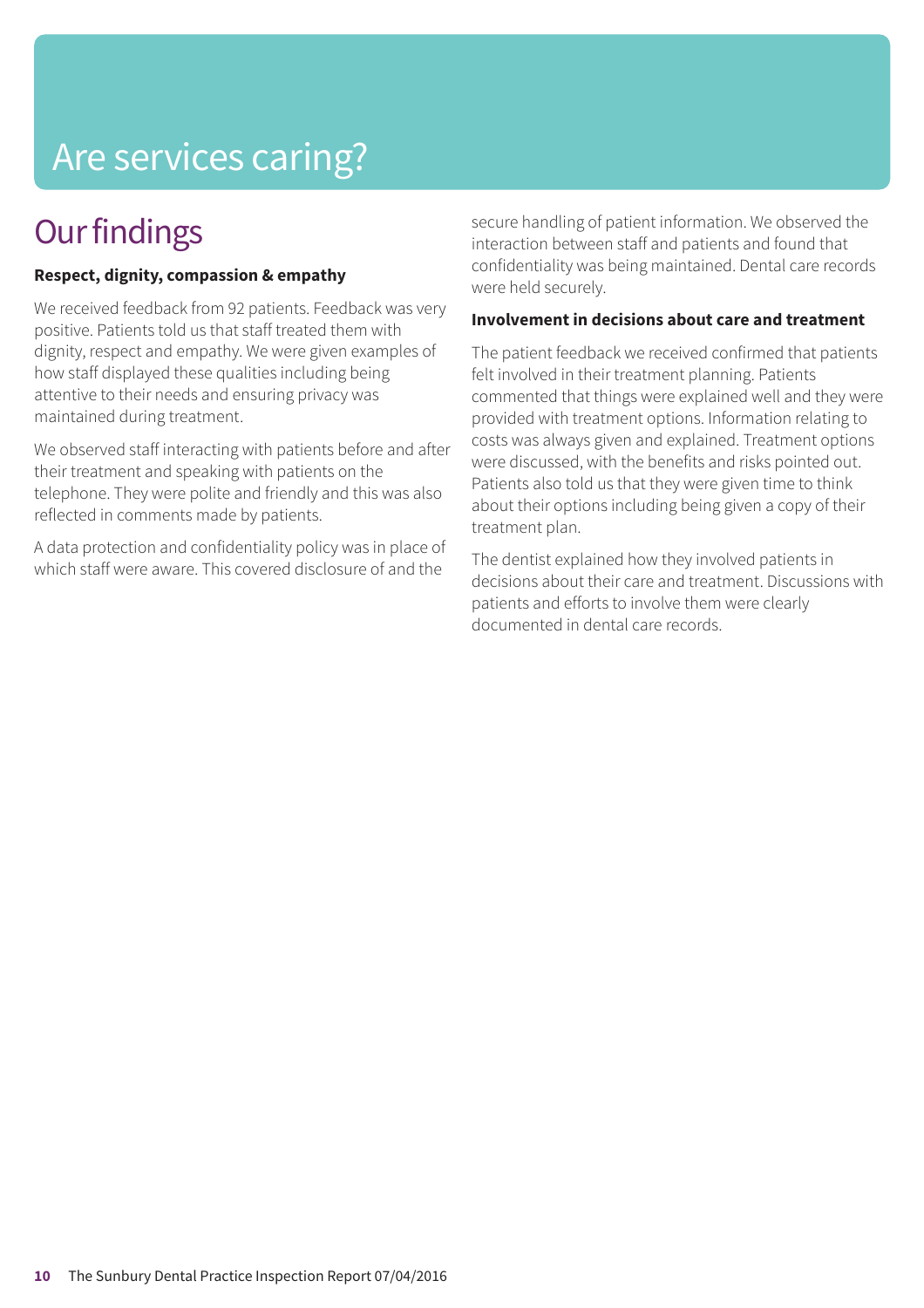# Are services responsive to people's needs? (for example, to feedback?)

# **Our findings**

### **Responding to and meeting patients' needs**

The practice had an appropriate appointments system that responded to the needs of their patients. Emergency and non-routine appointments were available every day and fitted in as add-ons to scheduled appointments. If a patient had a dental emergency they were asked to come in and would be seen as soon as possible.

The practice provided patients with information leaflets about the services they offered. The services provided include preventative advice and treatment, routine, cosmetic and restorative dental care. We found the practice had an efficient appointment system in place to respond to patients' needs. Staff told us the majority of patients who requested an urgent appointment would be seen on the day.

### **Tackling inequity and promoting equality**

The practice had equality and diversity and disability policies to support staff in understanding and meeting the needs of patients. Staff members told us that longer appointment times were available for patients who required extra time or support, such as patients who were particularly nervous or anxious. Staff we spoke with explained to us how they supported patients with additional needs such as young children. They ensured patients were supported by a parent and that there was sufficient time to explain fully the care and treatment they were providing in a way the patient and parent understood.

The practice manager told us that the local population was diverse with a mix of patients from various cultures and

background. Staff at the practice spoke a range of different languages including: Spanish, French, Hindu, Lithuanian, Nepalese, Romanian, Vietnamese and Persian. Staff also had access to language line.

### **Access to the service**

Appointments were booked by calling the practice. In the event of a patient needing an appointment outside of the opening times, patients were directed to an out of hour's service (via recorded message on the practice answer machine).

Patients who provided feedback were aware of how to access appointments both during opening hours and outside of opening hours. They were satisfied with the way information was made available to them.

### **Concerns & complaints**

The practice had a complaints policy which provided staff with clear guidance about how to handle a complaint. Patients were provided with information, which explained how they could make complaints and how these would be dealt with and responded to. Patients were also advised how they could escalate their concerns should they remain dissatisfied with the outcome of their complaint or if they felt their concerns were not dealt with fairly. This information was displayed in the practice waiting room.

We looked at the practice procedure for acknowledging, recording, investigating and responding to complaints, concerns and suggestions made by patients. We found there was an effective system in place which helped ensure a timely response. The practice had received no complaints within the last 12 months.